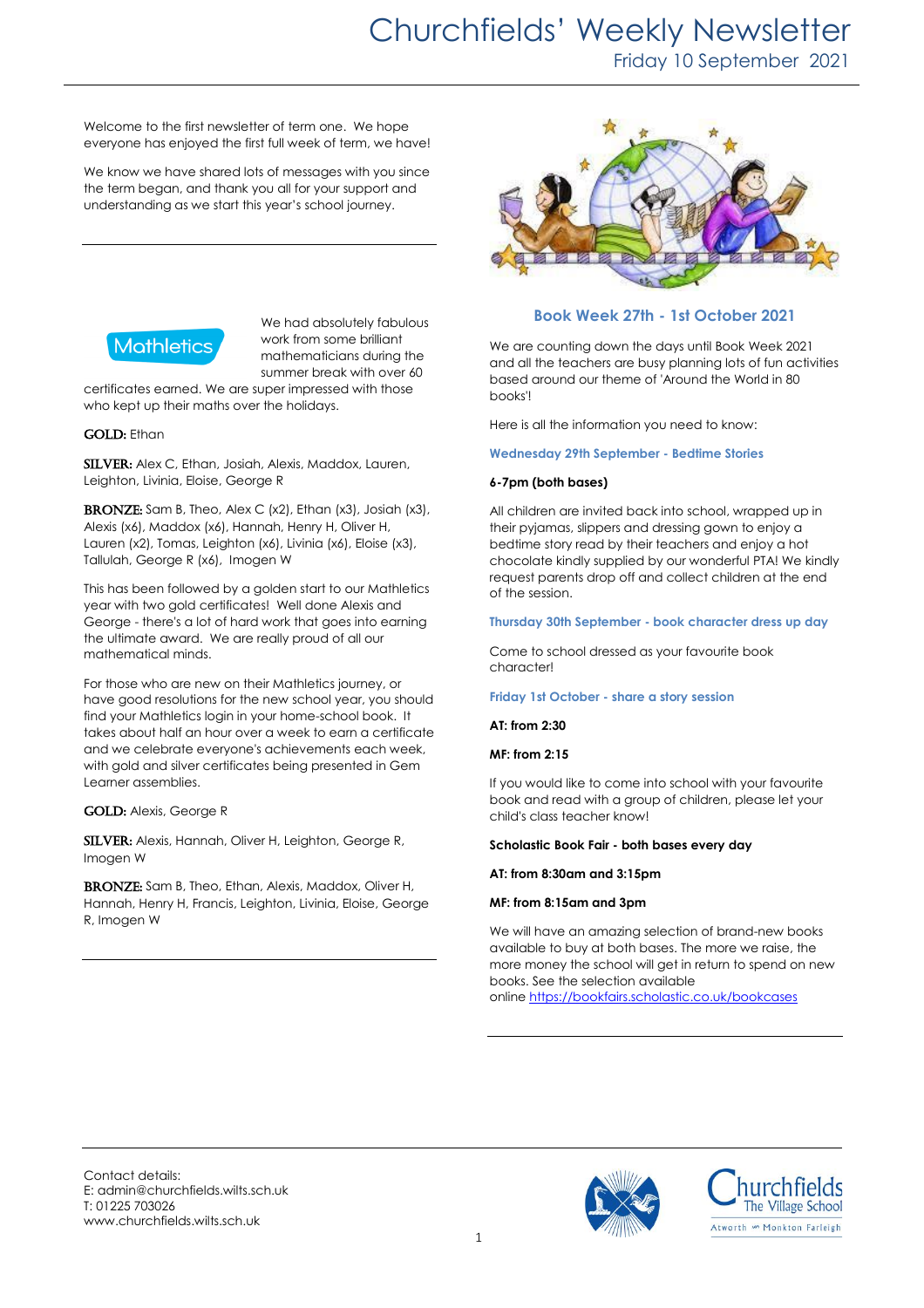# Churchfields' Weekly Newsletter

Friday 10 September 2021

One of the best things about being in Kestrels is the chance to have a Puffin Pal! Years 5 and 6 have been helping out by listening to readers in Kingfishers this week. They have loved the responsibility of looking after younger children and Kingfishers enjoyed reading to them and sharing stories together.



## For the attention of all parents

## Will your child be four years old before September 2022?

You must apply for a primary school place

Apply online at wiltshire.gov.uk or complete an application form, available at all Wiltshire Council offices.

The deadline for applications is 12 midnight, 15 January 2022

All forms must be returned to the school admissions team at County Hall, Trowbridge, Wiltshire.

Contact customer services on 01225 713010

For more information or to request our guide to finding a primary school place in Wiltshire.

**Wiltshire Council** 



### Message from the School Pool Committee

Dear parents/carers and children,

We would like to say a huge thank you to everyone who participated in the Churchfields navigates the world over the summer break! I can't wait to see how far we have all managed to travel together.

Please could everyone who has taken part hand in their sponsor forms and money by **Friday 17th September**.

Once we have received the forms we can plot our journey across the world.

I would also like to say thank you to the Atworth artisan market hosted at the White hart for kindly donating the entrance fee from the market to the school pool fund from their August market and thank you to the volunteers who helped shake the bucket. We received a total of £186.00 towards our school pool.

Once again thank you from myself and the rest of the pool team to everyone who has donated and continues to donate to our lovely but needy school pool.

[www.justgiving.com/crowdfunding/churchfieldsschoolpo](http://www.justgiving.com/crowdfunding/churchfieldsschoolpool) [ol](http://www.justgiving.com/crowdfunding/churchfieldsschoolpool)

Zoe Gibbs



Contact details: E: admin@churchfields.wilts.sch.uk T: 01225 703026 www.churchfields.wilts.sch.uk